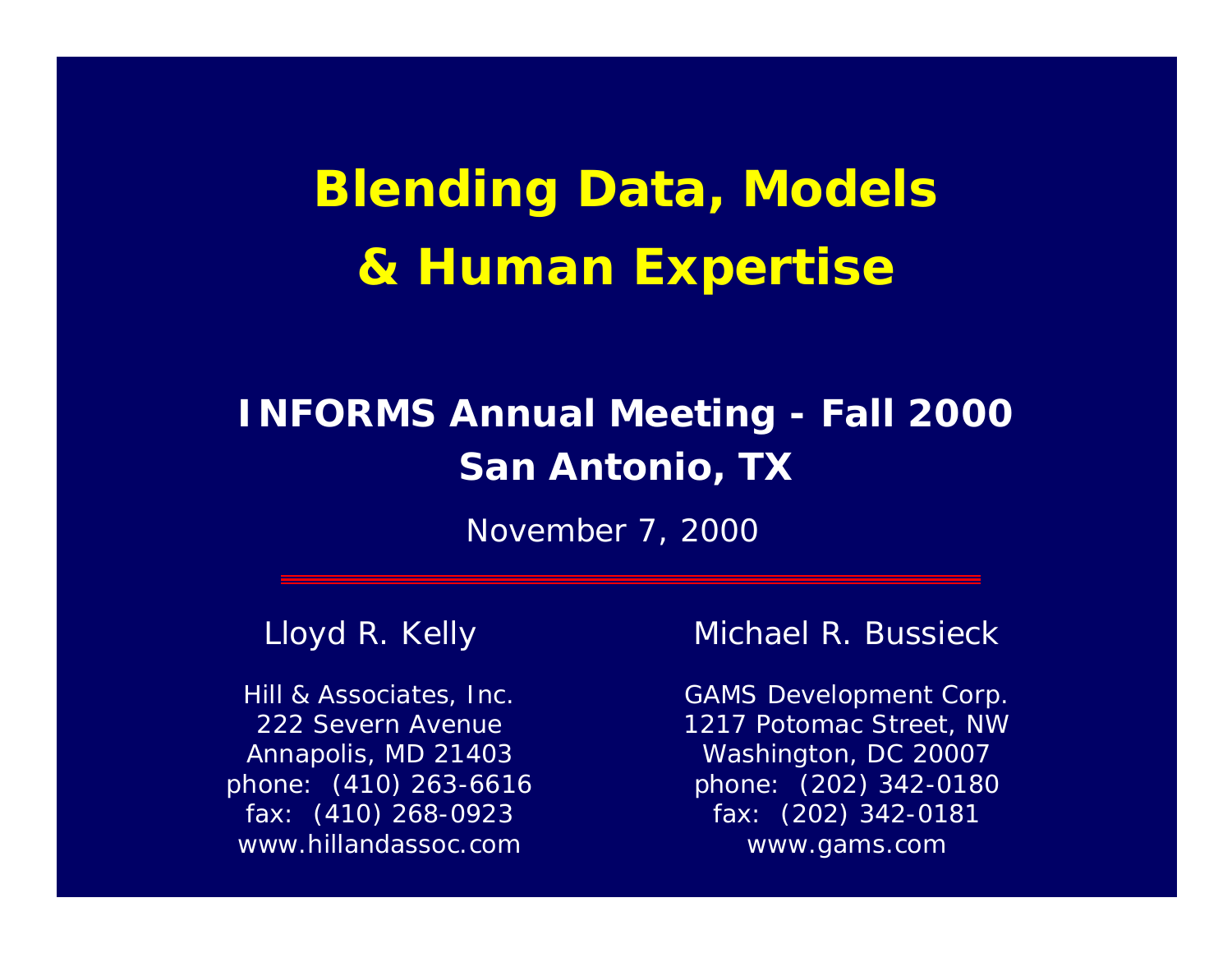#### The Coal Industry

#### • Coal:

- Highly Competitive Free Market Commodity for **Decades**
- 1 Billion Annual Tons
- 10% Met Coal, 90% Steam Coal
- Steam Coal Mostly used for Electricity Generation
- Almost Always Oversupply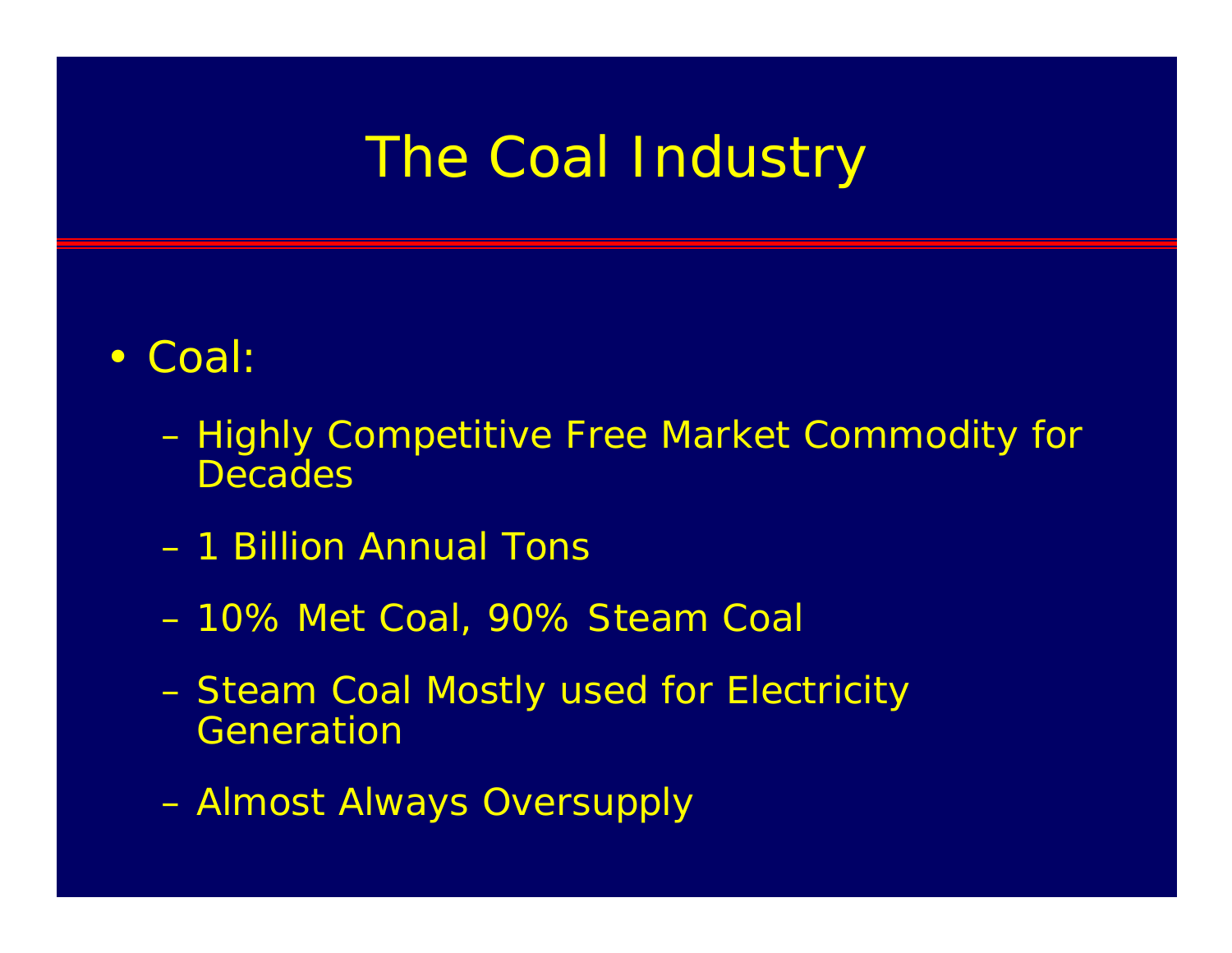# U.S. Coal Basins

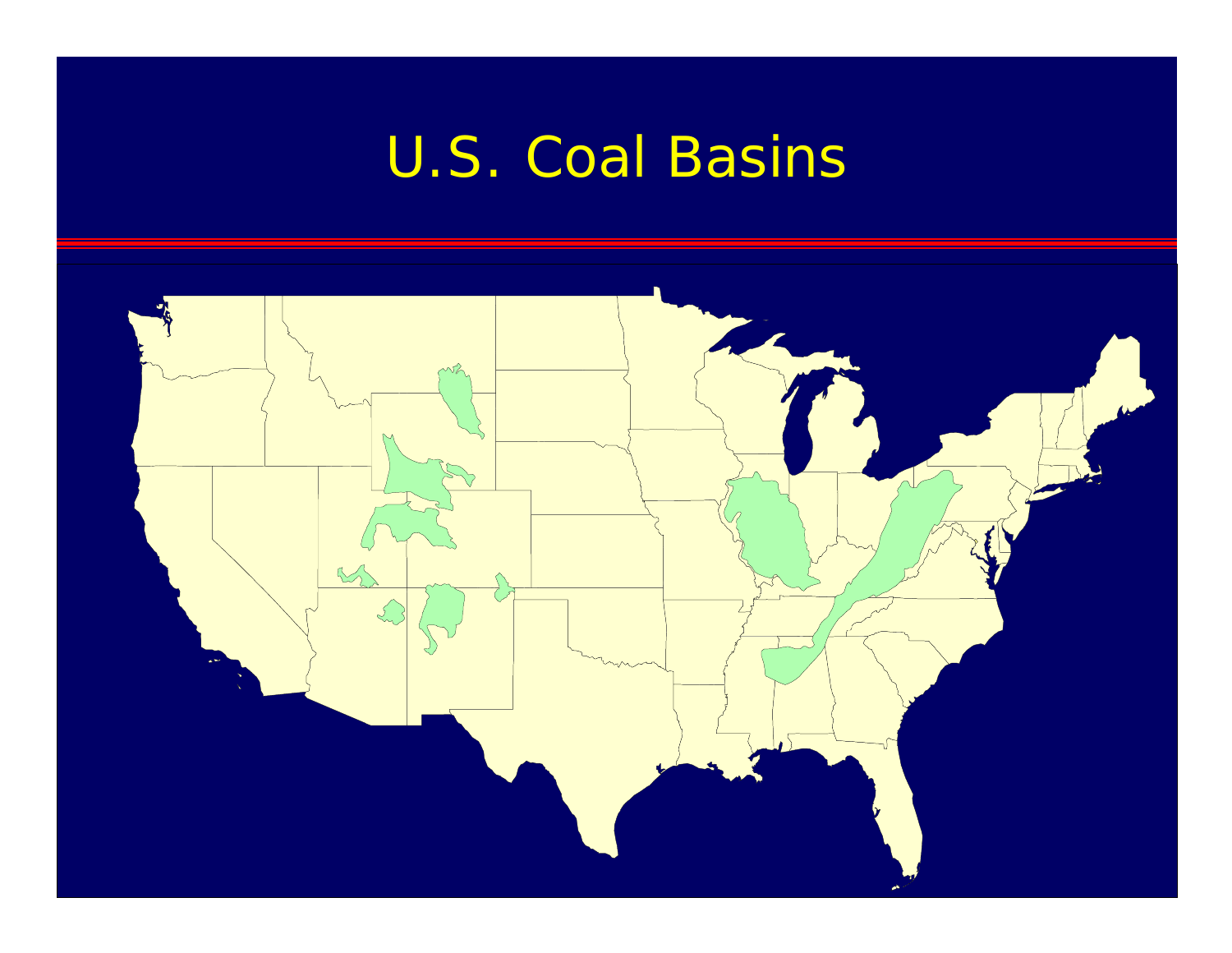# U.S. Rails

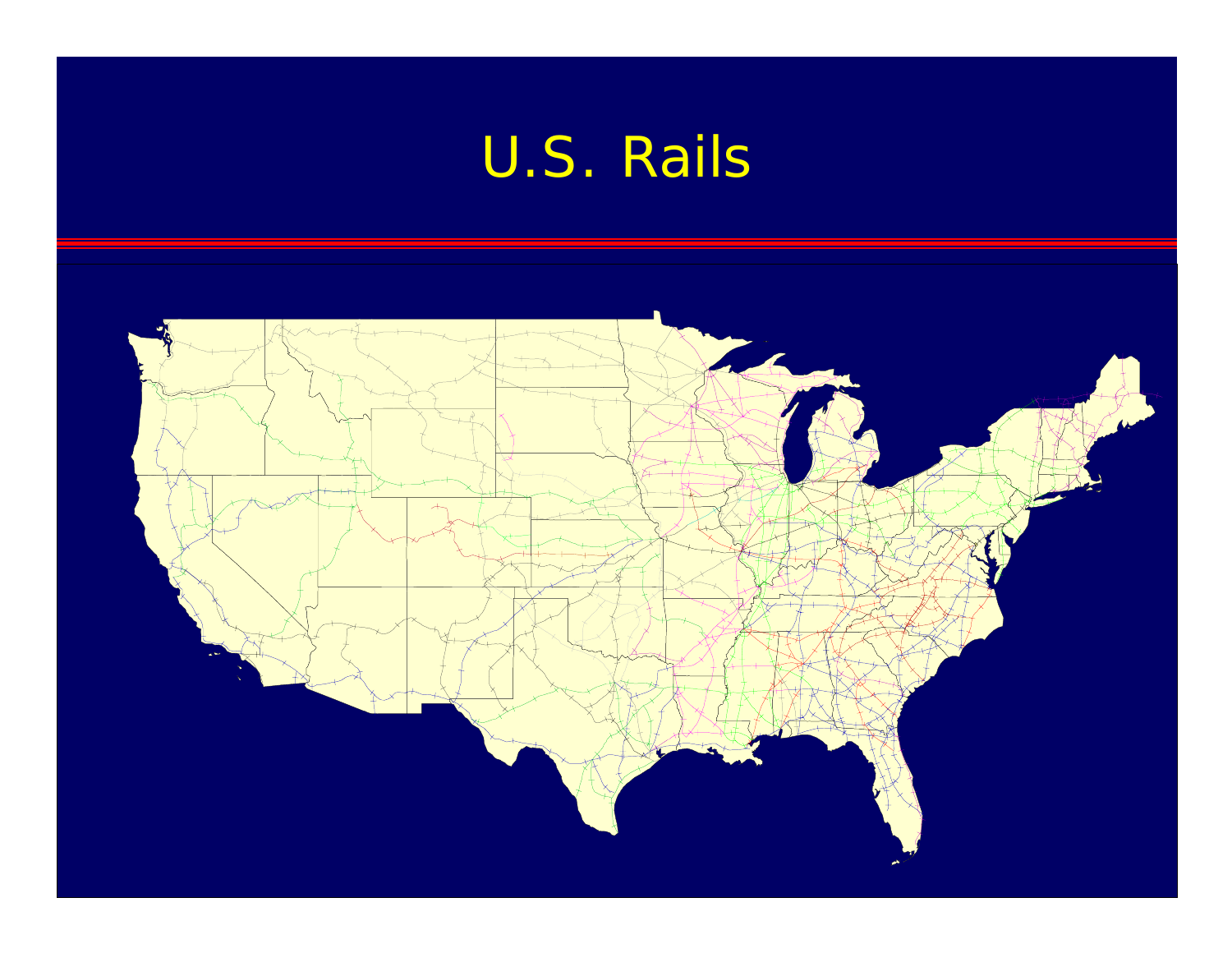#### Electric Utility Industry

- In Transition to De-Regulated Markets
- • "*Wholesale*" (Utility to Utility or Industry) Already There
- ISO's, RTO's Dispatch Bidding
- Proposed Environmental Rules May Shift Fuel Choices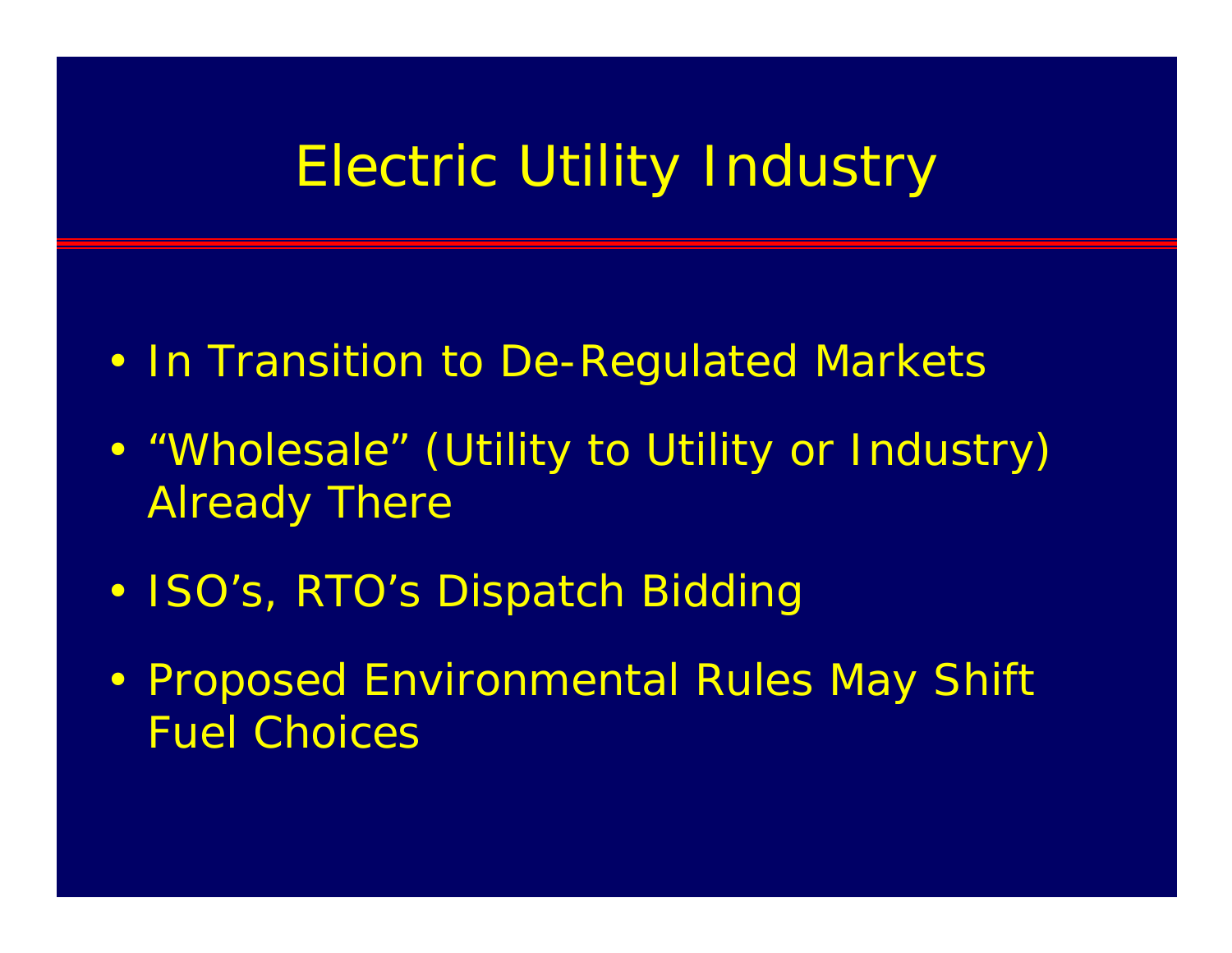### 11 Regional Trade Organizations

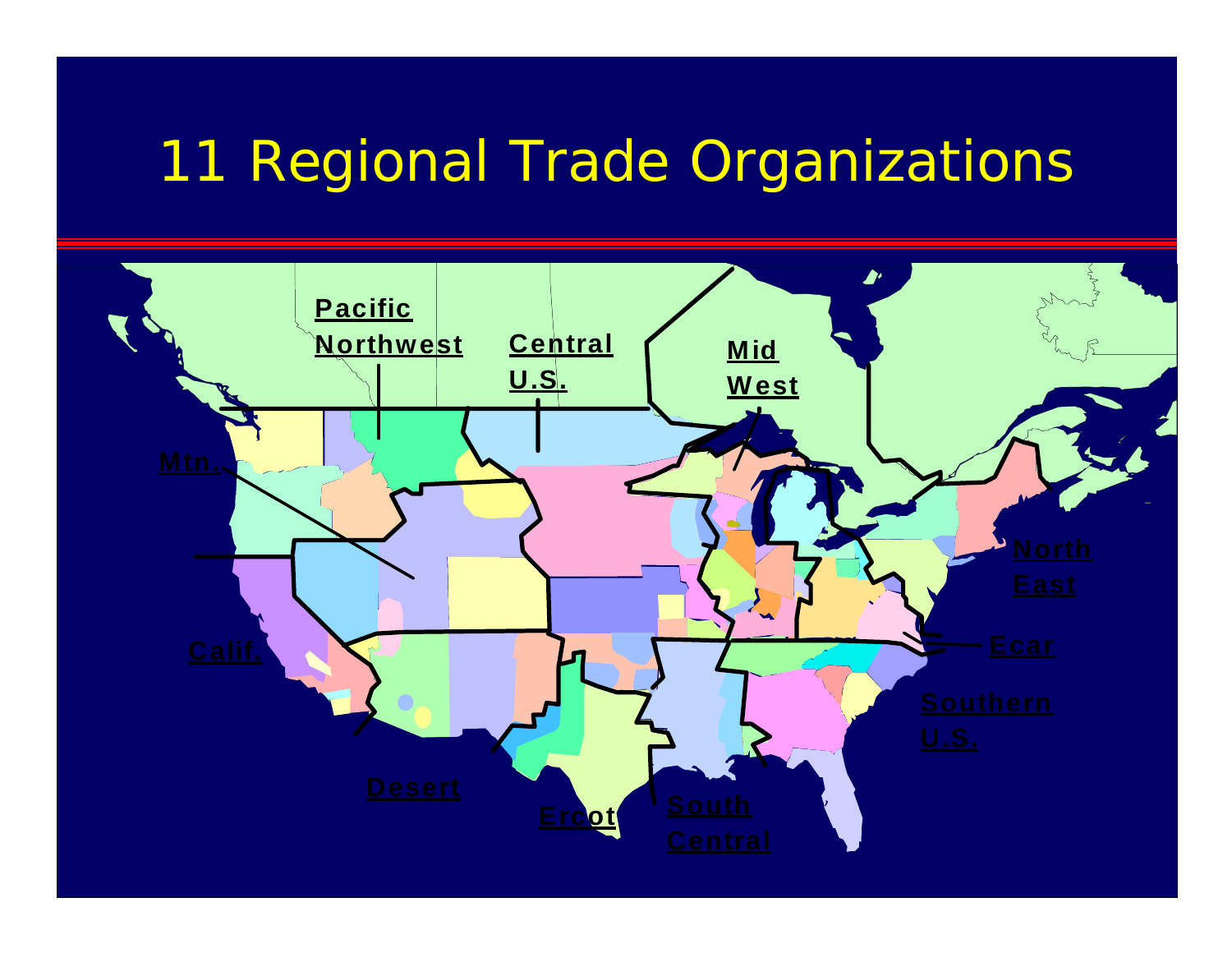### Dispatch Costs - Gas and Coal Units

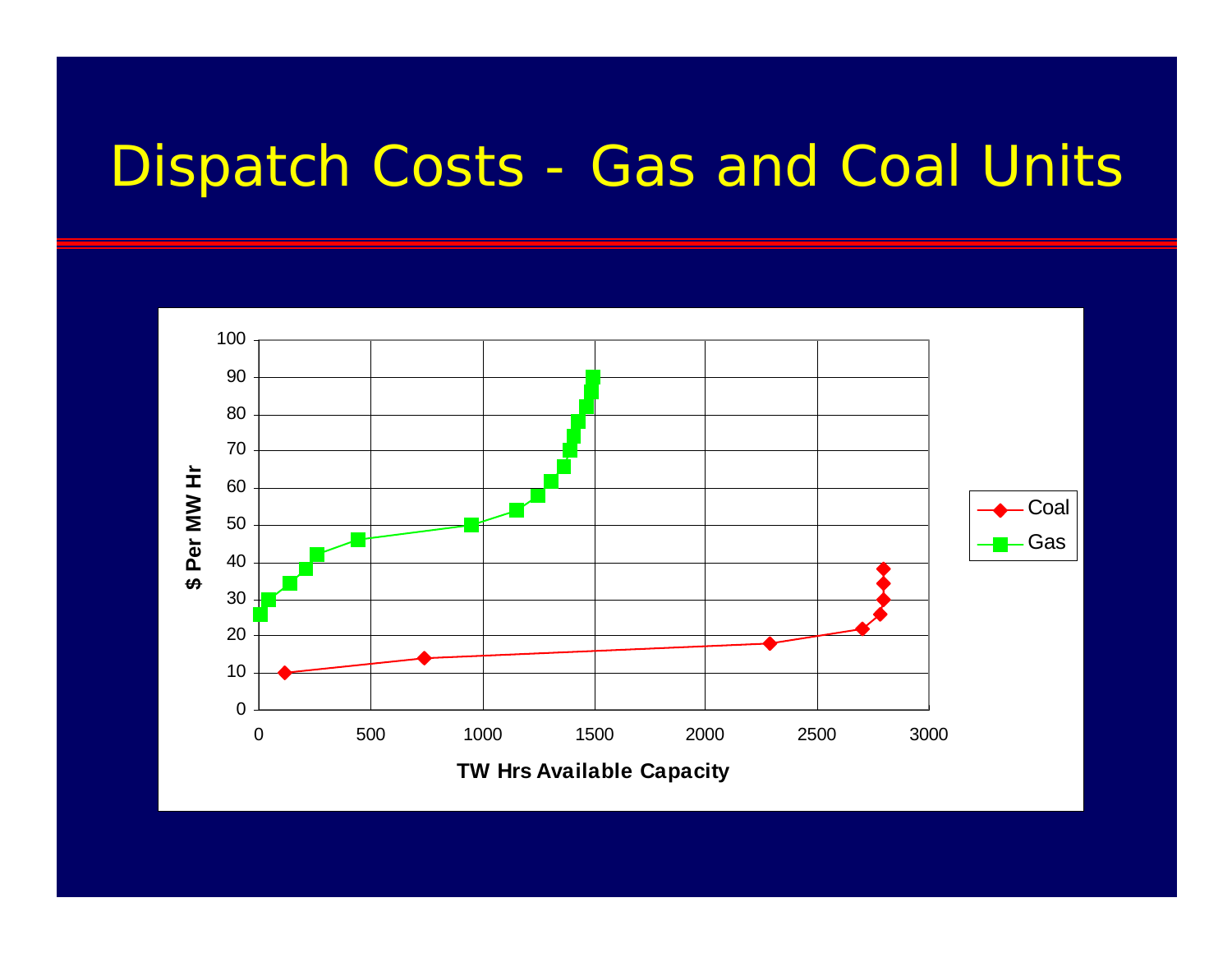#### The Ingredients of the Hill Model

#### • Coal Mines

- Specs: BTU, Sulfur, Grind Index, …
- Cost Curve
- Mining Operation: Capacity, Lifespan, …
- Power Plants
	- Dispatch, Production of Electricity
	- Emissions, Cleanup Technology
- Control Areas
	- Demanc
	- Power Wheeling Network between Control Areas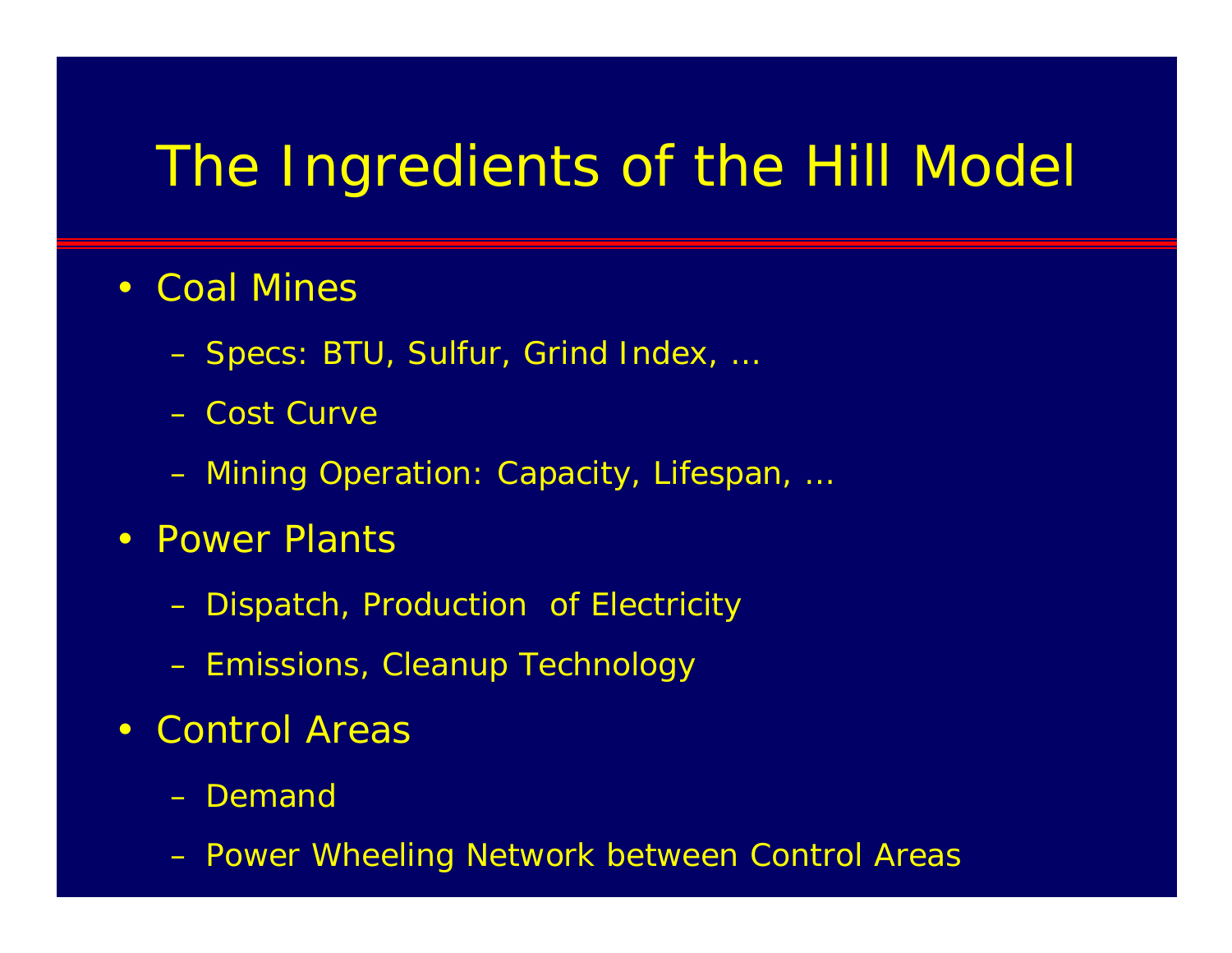## Chronology Of Model Development

- • The *original* Coal Choice Model (UFEM)
	- Fuel Choice for Coal Fired Plants, Price of Pollutant Allowances
	- Separate Lotus Spreadsheets by Utility
	- LP based Optimization at Fixed Coal Prices
	- By-Hand Price Adjustments from Cost Curves CostProduction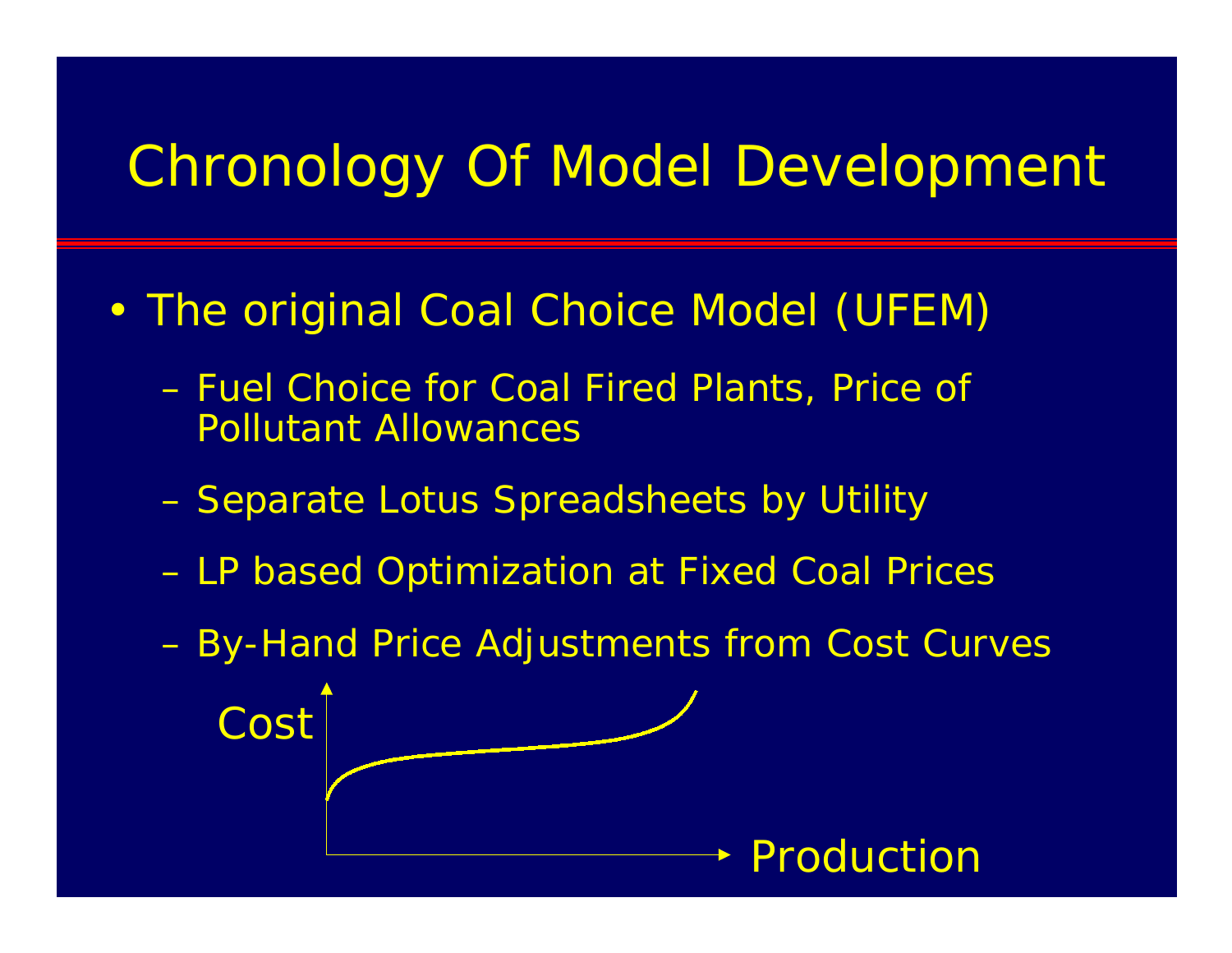### Chronology Of Model Development

- National Power Model
	- Dispatch, Power Wheeling, Pollution
	- *Originally* LP based Optimization
	- *Turn-down rates* required binary variables
	- GAMS Implementation
- NPM Coupled with UFEM via DBASE Programs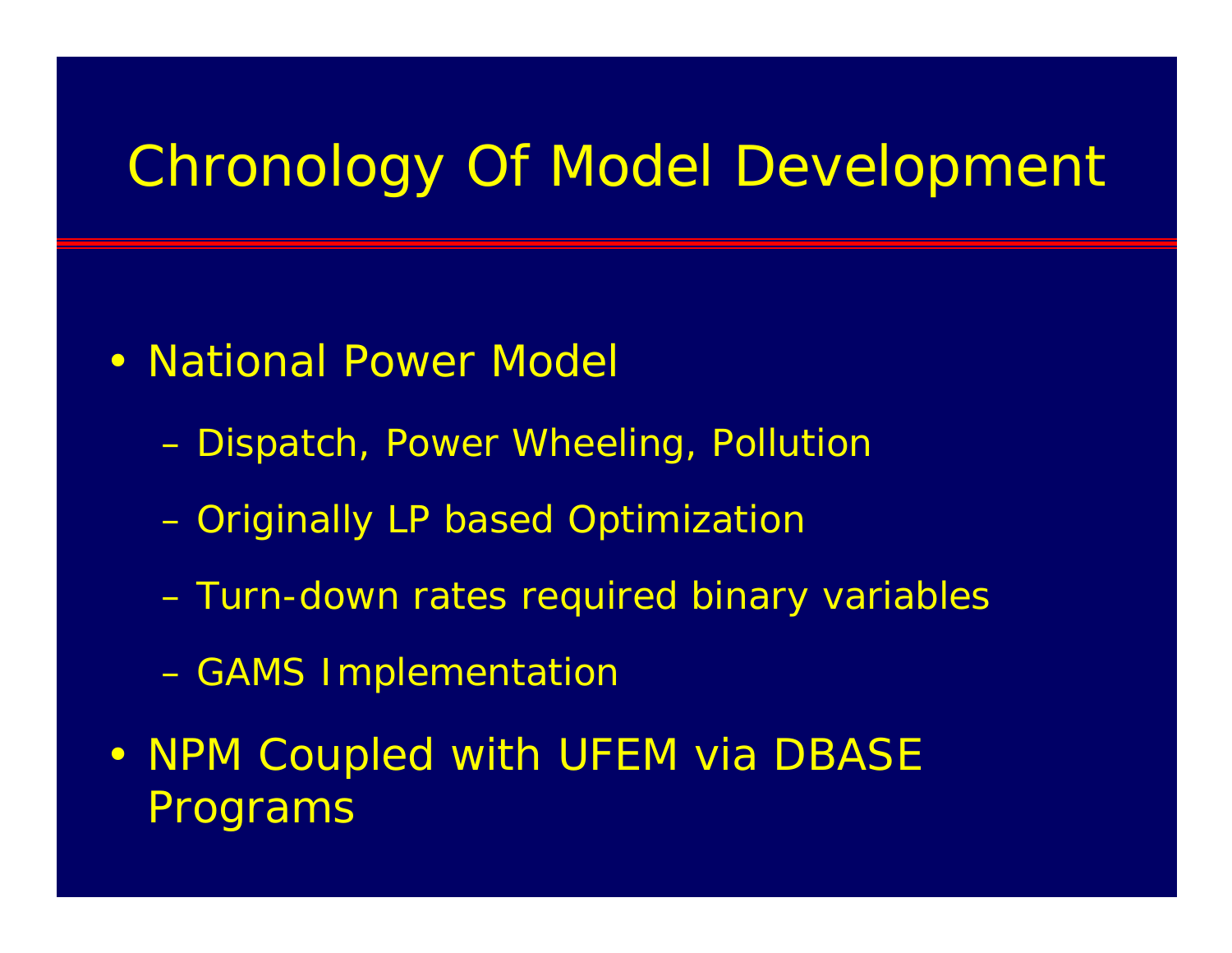## Chronology Of Model Development

- Revised UFEM Model
	- All Utilities simultaneously
	- Cost Curves part of the model
	- LP based Optimization
	- Coal and Allowance Prices: *Shadow Prices*
	- GAMS Implementation
- •"*True*" Solution (reproduceable)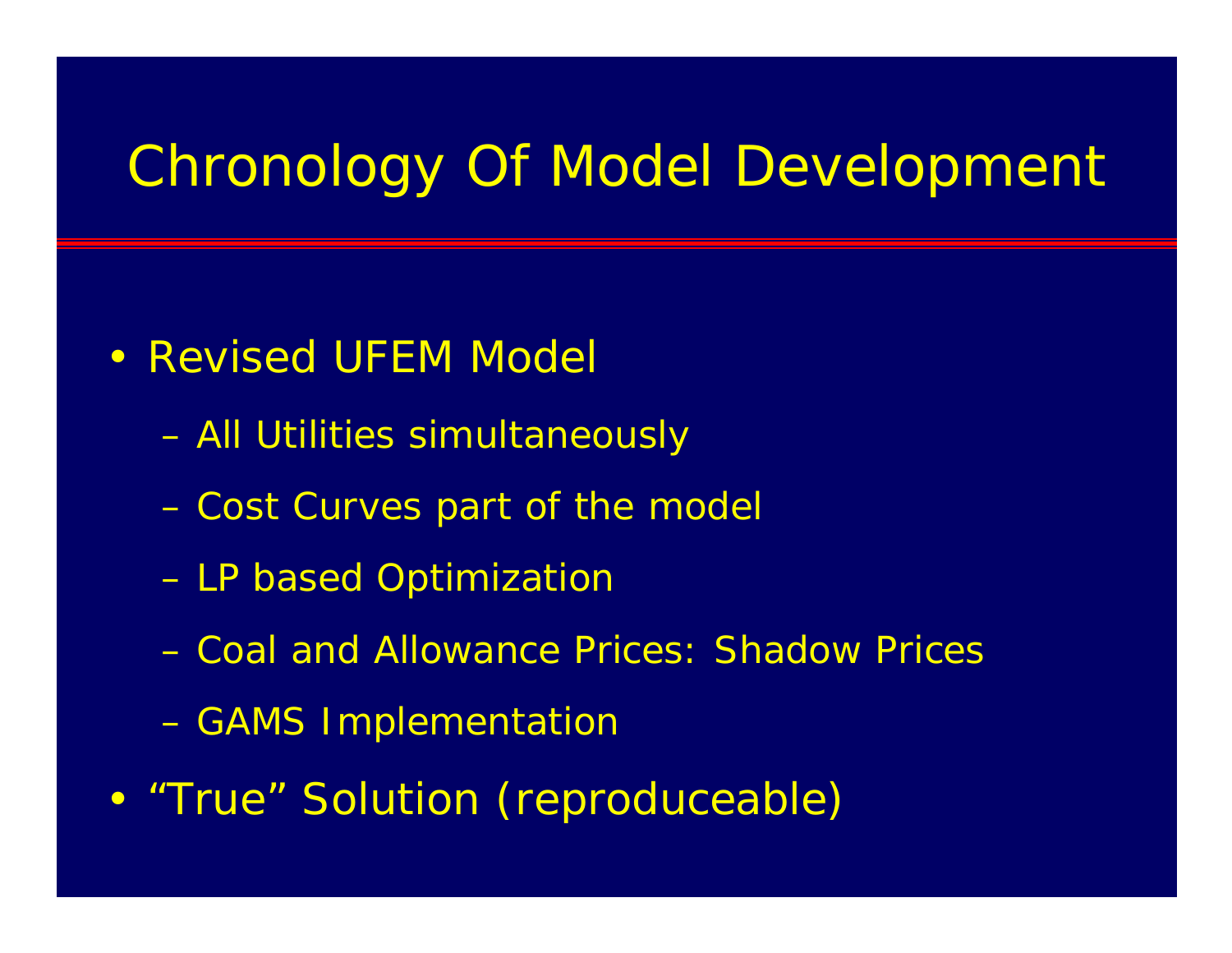### UFEM-NPM Looping

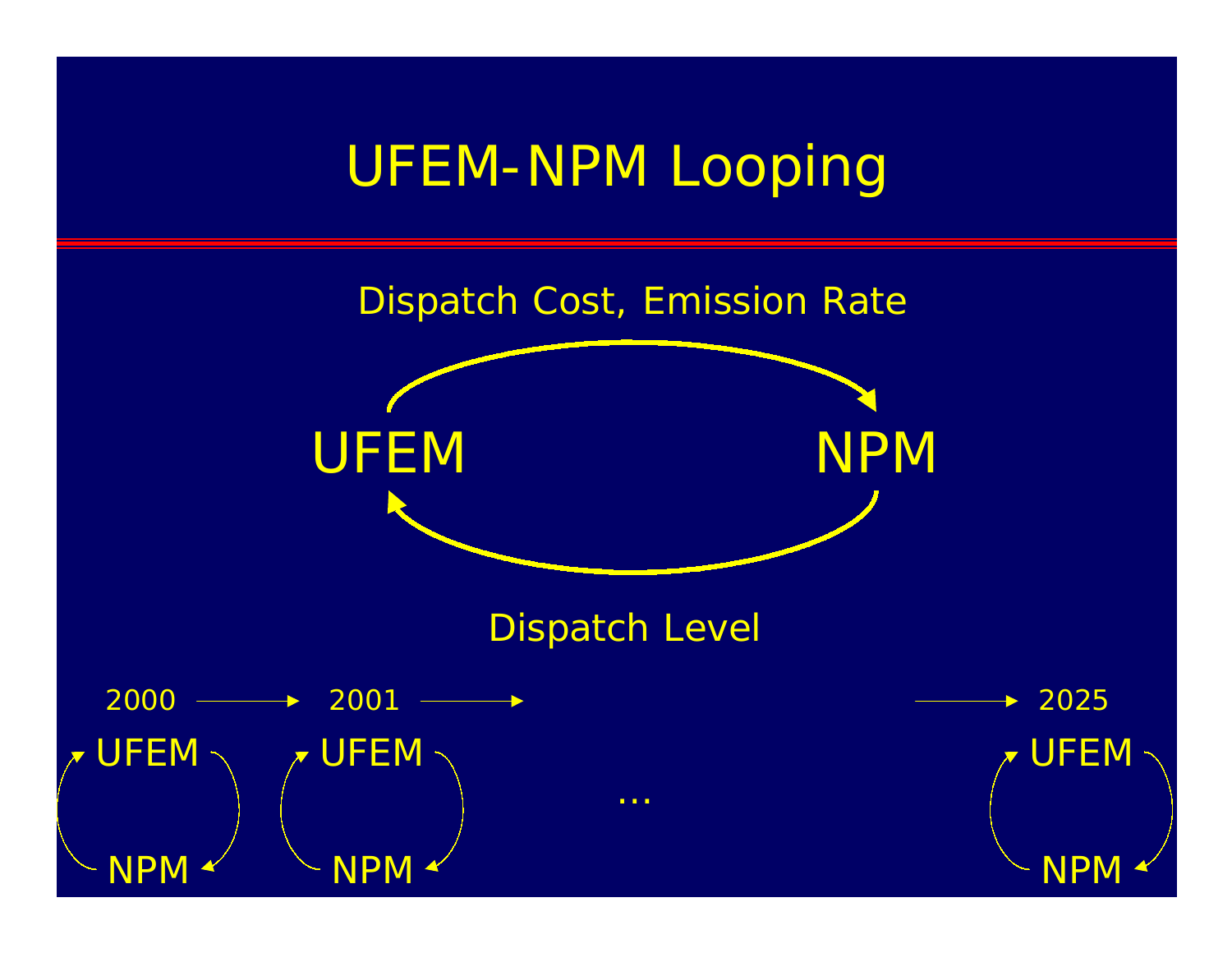# Why Looping

- Model Size
	- –UFEM:
		- •60,000 Equations
		- •120,000 Variables
		- •400,000 Non Zeros
		- •Solves in 15 Minutes

–NPM:

- •100,000 Equations
- •230,000 Variables
- •3000 Binary Variables
- •1,000,000 Non Zeros
- •Solves in 30 Minutes
- $\bullet$ Combining UFEM/NPM seems technically infeasible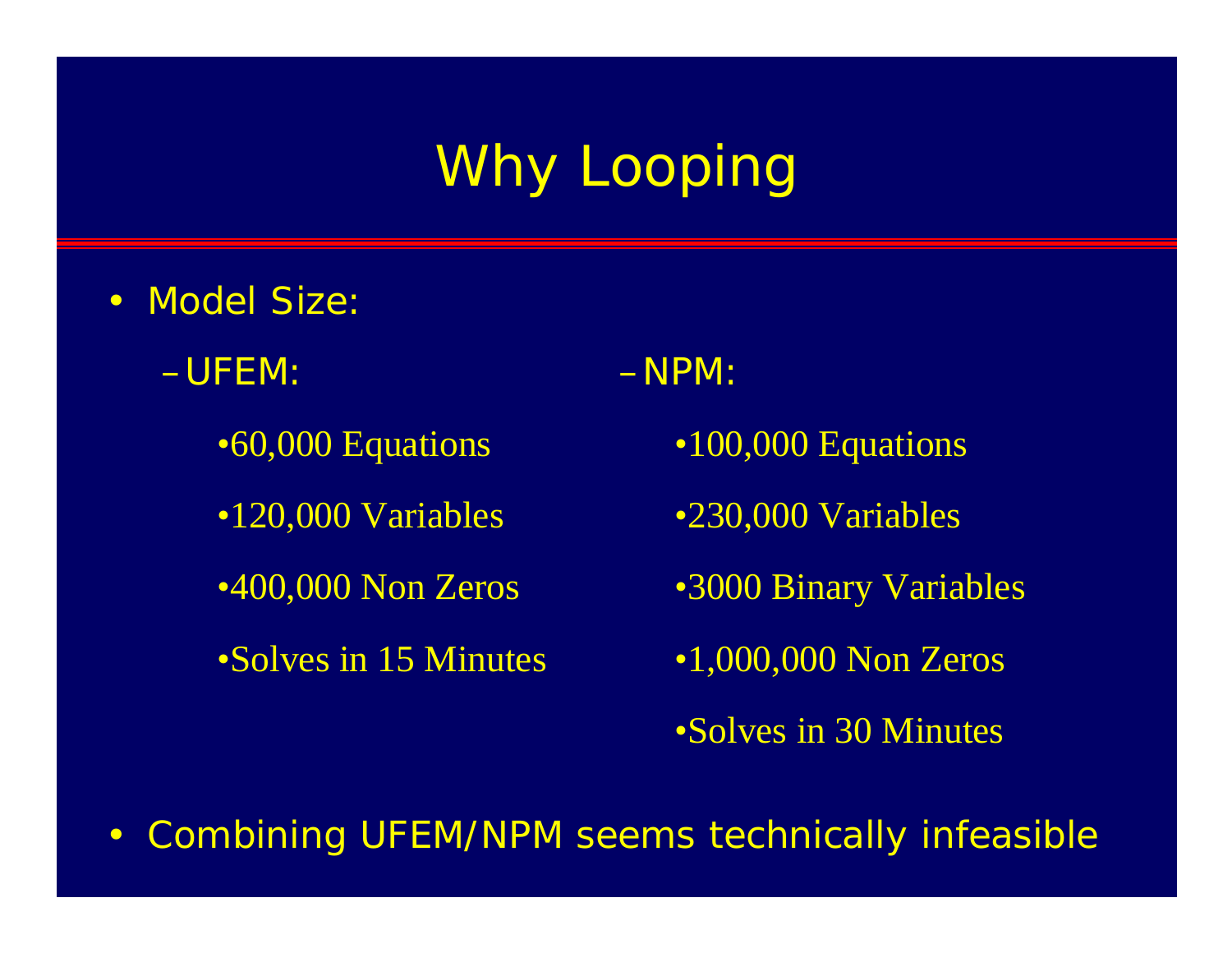# Why Looping

- Human Interventior
- Basis of some Decisions impossible to model properly
	- Investment Decisions
- Data Errors
- "*Giggle*" Test